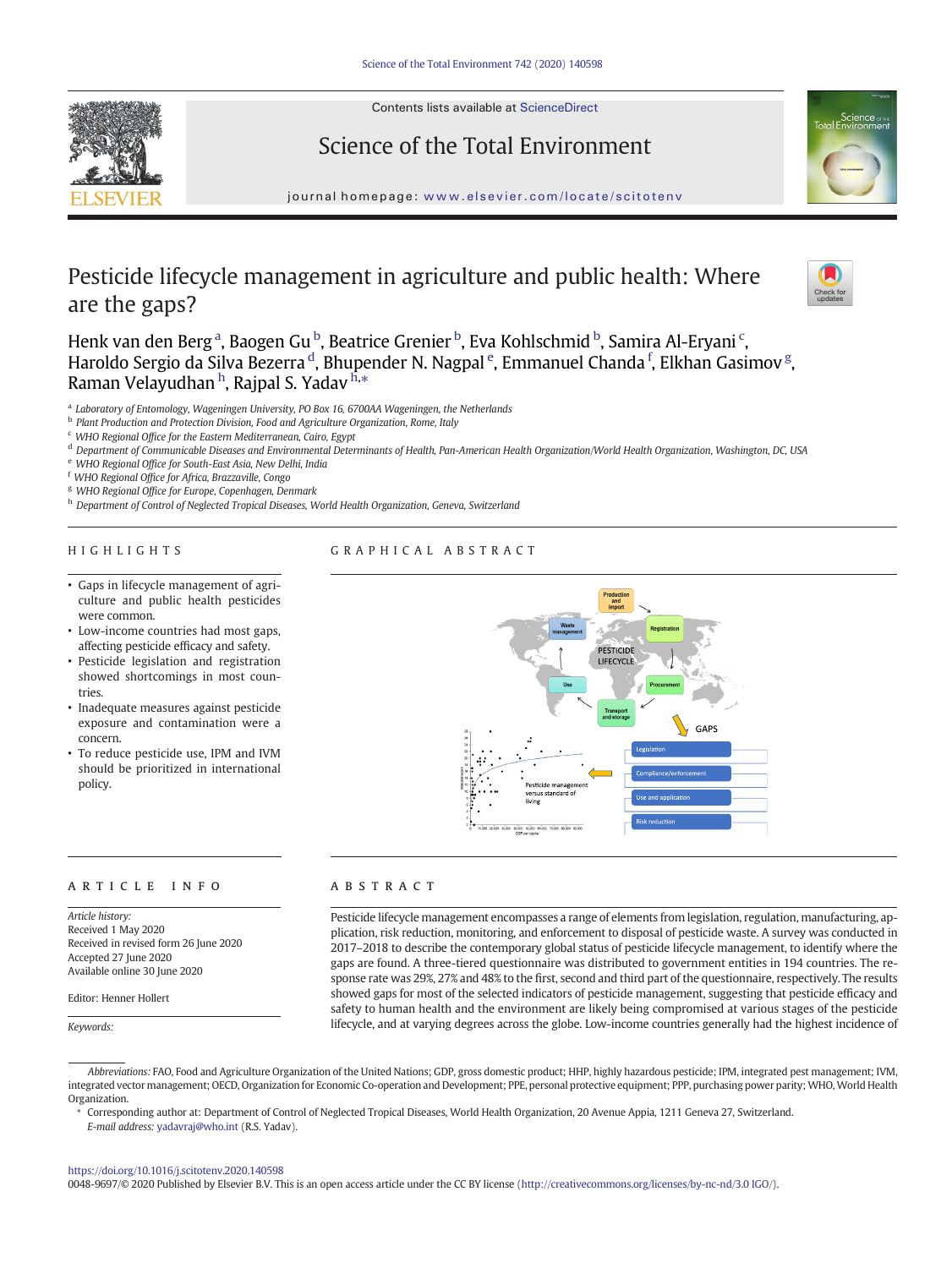Insecticide resistance Pest control Pesticide management Lifecycle management Risk reduction Vector control

gaps. Particular shortcomings were deficiencies in pesticide legislation, inadequate capacity for pesticide registration, protection against occupational exposure to pesticides, consumer protection against residues in food, and environmental protection against pesticide contamination. Policy support for, and implementation of, pesticide use-reduction strategies such as integrated pest management and integrated vector management has been inadequate across regions. Priority actions for structural improvement in pesticide lifecycle management are proposed, including pesticide use-reduction strategies, targeted interventions, and resource mobilization. © 2020 Published by Elsevier B.V. This is an open access article under the CC BY license

(<http://creativecommons.org/licenses/by-nc-nd/3.0 IGO/>).

#### 1. Introduction

Global pesticide use has steadily increased from an estimated 2.3 million tonnes of active ingredient in 1990 to 4.1 million tonnes in 2016 ([FAO, 2020b](#page-9-0)). In addition, there has been a shift from use of insecticide products efficacious at relatively high dosages (organochlorines, organophosphates, carbamates) to highly potent products efficacious at low dosages of active ingredient (pyrethroids) but generally with lower mammalian toxicity [\(FAO, 2020b;](#page-9-0) [van den Berg et al., 2012\)](#page-8-0).

Pesticides are used for crop protection and pest and disease control. Inherent to the use of pesticides are the risks to the environment and human health. Therefore, there is a need to bring balance to their use in agriculture for the benefit of food supply and in public health for disease control. Recently, chemical pesticide use has been cited as one of the plausible causes for the drastically declining trends observed in insect biomass in protected areas ([Hallmann et al., 2017\)](#page-9-0). A new class of systemic insecticides, neonicotinoids, has also been found to adversely affect pollinators ([Crall et al., 2018](#page-9-0); [Woodcock et al., 2017](#page-9-0)). In humans, acute occupational pesticide poisoning is a serious problem where farmer training programmes are inadequate, particularly in low- and middle-income countries [\(Jeyaratnam, 1990](#page-9-0); [Kishi, 2005](#page-9-0)), as is the problem of intentional self-poisoning with pesticides ([Eddleston and](#page-9-0) [Phillips, 2004;](#page-9-0) [Gunnell et al., 2007\)](#page-9-0). Also, pesticides that have been widely accepted and intensively used, such as the herbicide glyphosate, could have subtle and accumulative health effects in large human populations ([Agostini et al., 2020](#page-8-0)).

There is broad international consensus about the need to implement strategies that reduce the reliance on chemical pesticides, notably by integrated pest management (IPM) in agriculture and integrated vector management (IVM) in public health ([UNEP, 2010;](#page-9-0) [WHO, 1997](#page-9-0)). However, where pesticides continue to be used in agriculture and public health, the adverse effects on human health and the environment should be minimized as much as possible. In this context, it is important to note that Sustainable Development Goal Target 12.4 is to achieve environmentally sound management of chemicals and all wastes throughout their life cycle, in accordance with agreed international frameworks, and significantly reduce their release into air, water and soil to minimize their adverse impacts on human health and the environment ([UNSC,](#page-9-0) [2017\)](#page-9-0).

The International Code of Conduct on Pesticide Management ('Code of Conduct') provides a voluntary framework for governments and other stakeholders to manage agricultural and public health pesticides throughout their lifecycle, including production, registration, import, transport, storage, application and waste management of pesticides and their containers [\(FAO/WHO, 2014\)](#page-9-0). The Code of Conduct promotes best practices of pesticide use and pesticide use-reduction which ensure efficacy and reduce risks to human health and the environment. In addition, the Rotterdam Convention, Stockholm Convention and Basel Convention provide international legally binding instruments regarding aspects of pesticide management.

Previous surveys on aspects of implementation of the Code of Conduct revealed shortcomings at country level, with major contextual differences among countries with shortcomings in terms of legislation, regulation, quality control, safety and capacity [\(FAO, 1993;](#page-9-0) [FAO, 1996](#page-9-0); [FAO, 2010](#page-9-0); [WHO, 2004b;](#page-9-0) [WHO, 2011](#page-9-0)). The objective of this study was to identify main gaps in the contemporary global status on regulatory control and management of agricultural and public health pesticides, particularly in low- and medium-income countries, and to examine regional differences, as a basis for informing future strategies to optimize and prioritize global pesticide management practices. We hypothesized that the gaps were most pronounced in low-income countries.

#### 2. Materials and methods

The survey questionnaire was prepared as part of a comprehensive assessment of the global situation of agricultural pesticides and public health pesticides (i.e. pesticides used to control disease vectors and pests of public health significance). The scope and content of the questionnaire were informed by the Code of Conduct [\(FAO/WHO, 2014](#page-9-0)) and a previous survey on public health pesticide management [\(WHO,](#page-9-0) [2011\)](#page-9-0). The results of the comprehensive assessment have been reported in a different form in a separate document ([WHO/FAO, 2019](#page-9-0)).

At country level, the topics of pesticide regulatory control, pesticide management in agriculture, and pesticide management for vector control in public health are commonly dealt with by separate government entities. Consequently, the questionnaire was developed in three parts, for distribution to the relevant authorities in the Member States of the Food and Agriculture Organization (FAO) and the World Health Organization (WHO). The questionnaire was formally translated from English into French and Spanish and was sent as an editable text document.

Part I of the questionnaire covered pesticide regulatory control of both agricultural and public health pesticides, for completion by the national pesticide registration authority. Part II covered pesticide management in agriculture, for completion by the director of the agriculture department and/or the national coordinator for integrated pest management (IPM). Parts I and II were distributed by FAO via its regional offices and country offices to the national focal point in the Ministry of Agriculture in targeted countries. However, for some countries that did not have FAO country offices but that were member of the Organization for Economic Co-operation and Development (OECD), the questionnaire was sent through the national focal points for the OECD Working Group on Biocides. Details on responding countries are given in the comprehensive report ([WHO/FAO, 2019](#page-9-0)).

Part III of the questionnaire covered public health pesticide application, with focus on vector-borne disease control, because of our interest in improving pesticide management within public health programmes. Insecticides directly applied on human skin (e.g., mosquito repellents, lice shampoos), household pest control products, and professional public health pest control products were not the focus and were only included where questions referred to public health pesticides in general. Part III was administered by WHO through its regional and country offices to the national focal point in the Ministry of Health in individual countries. The questionnaire was requested to be completed by the director of the main national vector-borne disease control programme (e.g. malaria, dengue), or (where applicable) by the national manager for vector control (i.e. person who has overall responsibility for entomological surveillance and vector control in the country). In cases were separate national programmes existed for different vector-borne diseases, the national malaria control programme manager or vector control manager was requested to coordinate completion of this part of the questionnaire.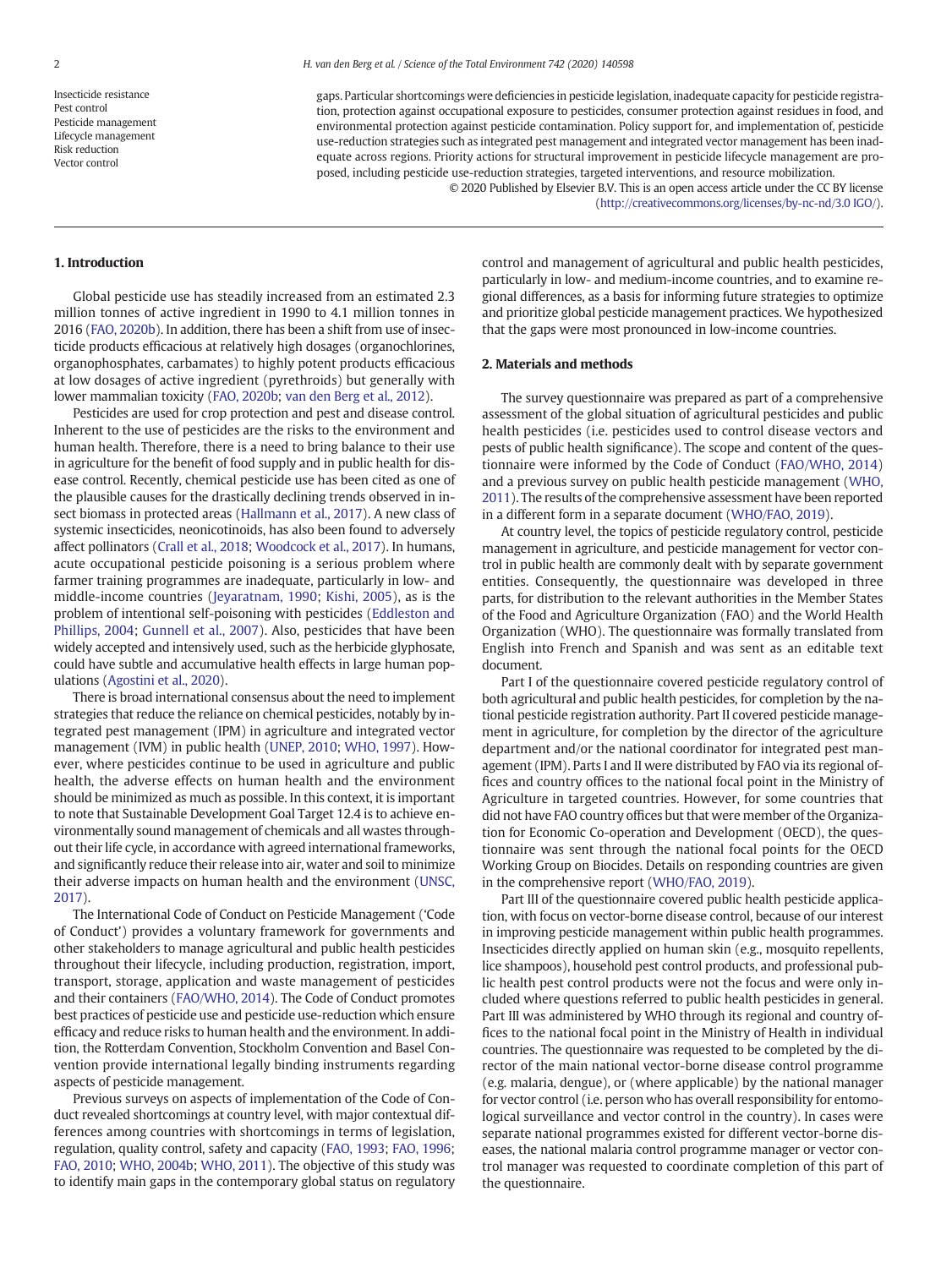In total, 194 countries were targeted for the survey in December 2017, which was comprised the Member Countries of FAO and the Member States of WHO. The allocation to regional groups differed from that used in the comprehensive report ([WHO/FAO, 2019\)](#page-9-0). FAO and WHO have different schemes for allocating countries to their regional groups. For the presentation of results in this paper, the United Nations Regional Groups of Member States was adopted [\(UN, 2020](#page-9-0)), which specifies the African, Asia-Pacific, Latin American & Caribbean, Eastern European, and Western European & Others Regional Groups of countries. The Western European & Others Group includes Australia, Canada, New Zealand and the United States of America.

By December 2018, responses to one or more parts of the questionnaire had been received from a total of 115 countries, with 56 responses to Part I, 52 responses to Part II and 94 responses to Part III (Table 1). This implies a response rate of 29%, 27% and 48% for Part I, Part II and Part III, respectively. All countries responding to Part II also responded to Part I; in addition, four countries responded to Part I but not to Part II. Some 35 countries responded to both Part I and Part III, and 31 countries completed all the three parts of the questionnaire.

The Western European & Others Group and the Eastern European Group had lowest response rates. Consequently, it was decided to pool the results of the 'Eastern European' and 'Western European & Others' Groups together into a 'European & Others Group'.

The results of the questionnaire included details that were beyond the objective of this paper, but which have been incorporated in a different form in a separate comprehensive report [\(WHO/FAO, 2019](#page-9-0)). A selection was made of those questions that were considered as indicators of pesticide regulatory control, pesticide management in agriculture, and pesticide management for vector control in public health. The indicators were selected to be elements without which the efficacy or safety of pesticides would be compromised, either directly or indirectly. Questions about context or details that were less critical for pesticide management were excluded, as were questions that appeared to be ambiguous in retrospect. Indicators of the same theme were grouped into 'categories' of pesticide management.

The selected indicators (see list with corresponding full questions in the Appendix) had binary responses, whereby a 'no' response signified a gap. The number of selected indicators was 28, 12 and 15, respectively, for Part I (pesticide regulatory control), Part II (pesticide management in agriculture) and Part III (pesticide management for vector control in public health), in accordance with the scope of each part.

For each indicator, gaps (as the number of 'no' responses) were examined per Regional Group using summary statistics. To examine the relationship between the status of pesticide management and the wealth per adult resident, we plotted the indicator scores for individual countries against the wealth per adult resident for that country, as

#### Table 1

Response to the questionnaire per Regional Group<sup>a</sup>. Indicated is the number of country responses (and percentage response rate; % RR) received to Part I (pesticide regulatory control), II (pesticide management in agriculture) and III (pesticide management for vector control in public health) of the questionnaire.

| Regional groups <sup>b</sup>  | Targeted  | Responses to questionnaire |                |           |                |           |                |  |
|-------------------------------|-----------|----------------------------|----------------|-----------|----------------|-----------|----------------|--|
|                               | countries | Part I                     |                | Part II   |                | Part III  |                |  |
|                               |           | Countries                  | %<br><b>RR</b> | Countries | %<br><b>RR</b> | Countries | %<br><b>RR</b> |  |
| African                       | 54        | 24                         | 44             | 21        | 39             | 29        | 54             |  |
| Asia-Pacific                  | 55        | 14                         | 25             | 13        | 24             | -30       | 55             |  |
| Latin American &<br>Caribbean | 33        | 8                          | 24             | 8         |                | 24 25     | 76             |  |
| European & Others             | 52        | 10                         | 19             | 10        | 19             | 10        | 19             |  |
| Total                         | 194       | 56                         | 29             | 52        | 27             | 94        | 48             |  |

<sup>a</sup> Adapted from [\(WHO/FAO, 2019\)](#page-9-0)<sup>b</sup>. Countries of the MUO Festern M

Countries of the WHO Eastern Mediterranean Region were allocated to the African and Asia-Pacific Regional Groups.

measured by the gross domestic product (GDP) per capita, at purchasing power parity (PPP) (2017 international \$) [\(World\\_Bank, 2019](#page-9-0)).

### 3. Results

#### 3.1. Pesticide regulatory control

Pesticide legislation was reportedly lacking in only 0–7% of the responding countries in the regions. However, public health pesticides and biological pesticides (or biopesticides; those derived from microorganisms or plants) were not covered by legislation in a substantial part (8–45%) of responding countries ([Table 2](#page-3-0)). Legal provisions for re-registration, which allow for periodic re-evaluation of the need of pesticides, were lacking from a 7–25% minority of countries. Also, most countries lacked legal provisions on highly hazardous pesticides (HHPs), which are pesticides acknowledged to present particularly high levels of acute or chronic hazards to the environment or human health, especially when used on small farms with manual equipment [\(FAO/WHO, 2014\)](#page-9-0). Policy to prevent and prohibit the production, sale, distribution or use of sub-standard or counterfeited pesticides was lacking from most countries in the African Group.

Pesticide registration is the formal process of data evaluation and approval of pesticide products for their sale, use and conditions of use. More than half of the responding countries reported missing published guidelines on the process and data requirements for registration covering all pesticides ([Table 2](#page-3-0)). Major gaps in pesticide registration, indicated by low percentages, were apparent in the African and Latin American & Caribbean Groups, where most countries had only 10 or fewer persons working on pesticide registration.

Further gaps were reported in the legislation on manufacture and trade, including legislation on the authorization of facilities for pesticide manufacturing or formulation (with 12–48% of countries lacking this legislation) [\(Table 2](#page-3-0)). Particularly, legislation to control the retail, advertisement and on-line sales of pesticides was reported lacking from most countries, with 22–95% of countries across regions lacking specific legislation.

Legal provisions on safe storage, transport of pesticides, and proper disposal of pesticide waste and empty containers was a shortcoming in most countries outside of the European & Others Group [\(Table 2\)](#page-3-0).

Regarding health risks, 87% of countries in the African Group reported lacking a central database on pesticide poisoning cases (e.g. at poison information centres) [\(Table 2](#page-3-0)). Guidelines and a training programme for teaching medical or public health staff how to treat pesticide poisoning cases were deficient in most countries across regions.

Regarding the monitoring and enforcement of pesticide legislation, major weaknesses were apparent in regions outside the European & Others Group; for example, routine monitoring and enforcement that detects problems at an early stage was reported from only 26–30% of African countries ([Table 2](#page-3-0)). Some 21–75% of countries recounted shortcomings in the extent of monitoring and enforcement, and in the coordination between regulatory and enforcement agencies. Moreover, quality control of pesticides was hampered, particularly in the African Group, with countries lacking a national or regional laboratory for pesticide quality control and having inadequate laboratory capacity for analysing the active ingredient and physical-chemical properties (including relevant impurities) of samples of imported or locally available pesticides.

The status of pesticide regulatory control, as measured by the number of positive indicators in individual countries, showed a logarithmic relationship to the country-level GDP per capita ( $r = 0.584$ ; 54 df;  $P < 0.001$ ) [\(Fig. 1](#page-3-0)). Generally, the lowest-income countries had the poorest status of pesticide regulatory control, with implications for pesticide risks to human health and the environment, but the variation between countries in the number of positive indicators was large ([Fig. 1](#page-3-0)). Encouraging examples of low-income countries were Burkina Faso,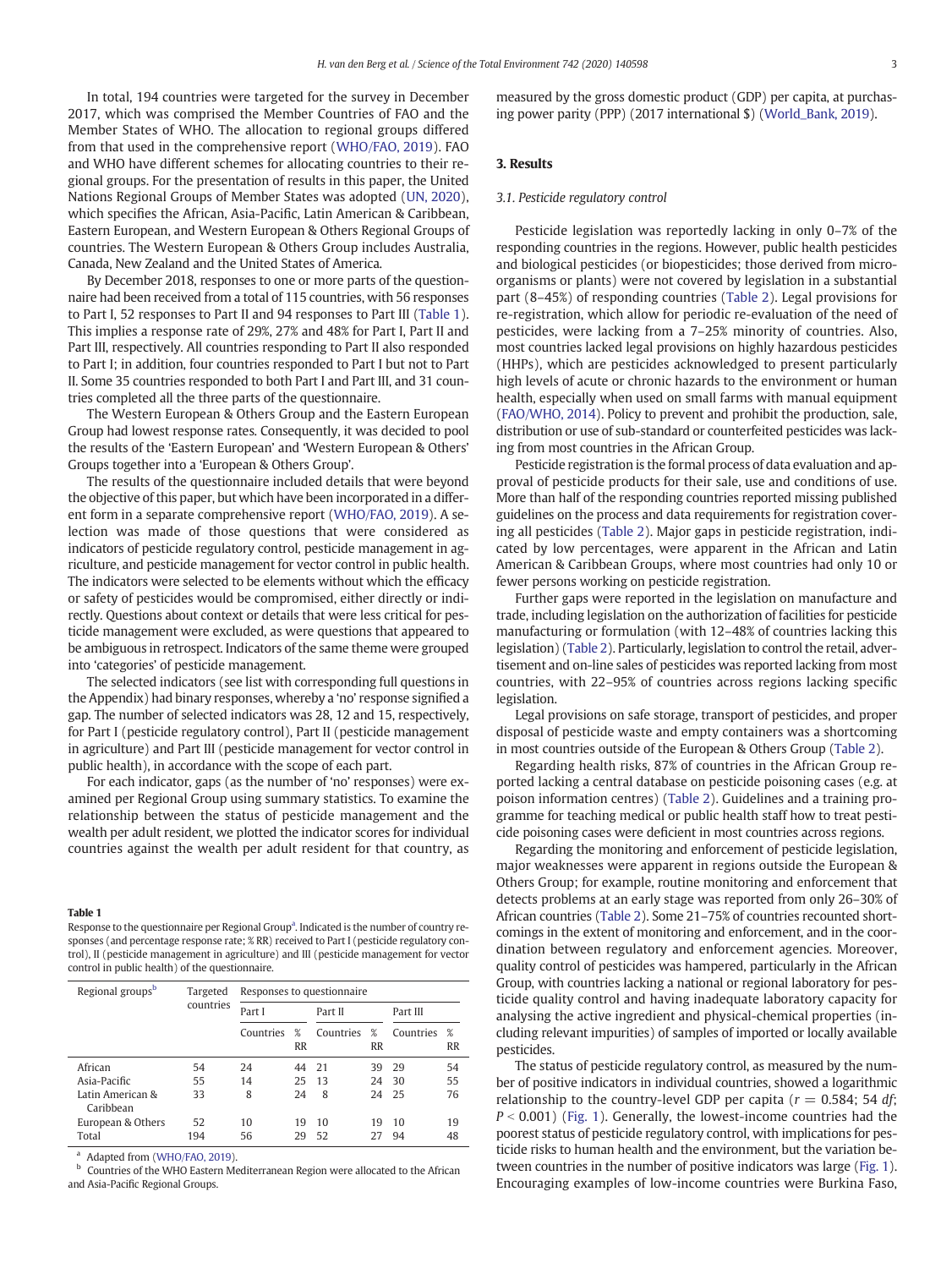# <span id="page-3-0"></span>Table 2

Situation on pesticide regulatory control. For each indicator is presented the percent of responding countries per Regional Group with a positive score (n indicates number of responding countries for each indicator).

| Category                                |                | Indicator                                                    |         | Regional group |              |      |                                  |     |                      |      |  |
|-----------------------------------------|----------------|--------------------------------------------------------------|---------|----------------|--------------|------|----------------------------------|-----|----------------------|------|--|
|                                         |                |                                                              | African |                | Asia-Pacific |      | Latin<br>American &<br>Caribbean |     | European &<br>Others |      |  |
|                                         |                |                                                              | %       | (n)            | $\%$         | (n)  | $\%$                             | (n) | $\%$                 | (n)  |  |
| General legal provisions                | $\mathbf{1}$   | Pesticide legislation in place                               | 92      | (24)           | 93           | (14) | 100                              | (8) | 100                  | (10) |  |
|                                         | $\overline{2}$ | Public health pesticides covered by legislation              | 55      | (22)           | 62           | (13) | 63                               | (8) | 70                   | (10) |  |
|                                         | 3              | Biopesticides covered by legislation in place                | 77      | (22)           | 92           | (12) | 63                               | (8) | 90                   | (10) |  |
|                                         | 4              | Legal provisions for re-registration in place                | 75      | (24)           | 93           | (14) | 88                               | (8) | 90                   | (10) |  |
|                                         | 5              | Legal provisions on highly hazardous pesticides (HHPs)       | 33      | (24)           | 46           | (13) | 25                               | (8) | 30                   | (10) |  |
|                                         | 6              | Policy on sub-standard/counterfeited pesticides in place     | 25      | (20)           | 85           | (13) | 100                              | (8) | 100                  | (10) |  |
| Registration                            | 7              | Guideline on data requirements for pesticide registration    | 25      | (24)           | 67           | (15) | 25                               | (8) | 70                   | (10) |  |
|                                         | 8              | Guideline on the process of pesticide registration           | 29      | (24)           | 64           | (14) | 38                               | (8) | 50                   | (10) |  |
|                                         | 9              | More than 10 staff working on pesticide registration         | 25      | (24)           | 57           | (14) | 13                               | (8) | 90                   | (10) |  |
|                                         | 10             | Identification of registered HHPs completed                  | 58      | (24)           | 75           | (12) | 75                               | (8) | 50                   | (10) |  |
| Manufacture and trade<br>11             |                | Legislation on manufacturing in place                        | 52      | (23)           | 86           | (14) | 88                               | (8) | 67                   | (9)  |  |
|                                         | 12             | Legislation on pesticide labelling in place                  | 83      | (23)           | 93           | (14) | 100                              | (8) | 90                   | (10) |  |
|                                         | 13             | Legislation to control pesticide retail in place             | 43      | (23)           | 31           | (13) | 38                               | (8) | 78                   | (9)  |  |
|                                         | 14             | Legislation to control pesticide advertisement in place      | 39      | (23)           | 38           | (13) | 13                               | (8) | 67                   | (9)  |  |
|                                         | 15             | Legislation to control on-line pesticide sales in place      | 5       | (21)           | 33           | (12) | 25                               | (8) | 50                   | (10) |  |
| Storage, transport and waste management |                | Legislation on safe storage of pesticides in place           | 35      | (23)           | 71           | (14) | 38                               | (8) | 100                  | (10) |  |
|                                         | 17             | Legislation on safe transport of pesticides in place         | 32      | (22)           | 50           | (12) | 38                               | (8) | 89                   | (9)  |  |
|                                         | 18             | Legislation on disposal of obsolete pesticides in place      | 36      | (22)           | 54           | (13) | 29                               | (7) | 100                  | (9)  |  |
|                                         | 19             | Legislation on empty containers in place                     | 36      | (22)           | 43           | (14) | 29                               | (7) | 71                   | (7)  |  |
| Health risks                            | 20             | Database on pesticide poisoning cases in place               | 13      | (23)           | 58           | (12) | 71                               | (7) | 75                   | (8)  |  |
|                                         | 21             | Guidelines for treatment of poisoning cases                  | 32      | (22)           | 67           | (12) | 14                               | (7) | 63                   | (8)  |  |
|                                         | 22             | Training for treatment of poisoning cases                    | 9       | (22)           | 33           | (12) | 29                               | (7) | 33                   | (9)  |  |
| Monitoring and enforcement              | 23             | Pesticide legislation to large extent monitored              | 26      | (23)           | 64           | (14) | 25                               | (8) | 90                   | (10) |  |
|                                         | 24             | Pesticide legislation to a large extent enforced             | 30      | (23)           | 57           | (14) | 38                               | (8) | 80                   | (10) |  |
|                                         | 25             | Adequate coordination between regulation and enforcement     | 58      | (24)           | 79           | (14) | 75                               | (8) | 100                  | (10) |  |
|                                         | 26             | National laboratory for quality control in place             | 41      | (22)           | 64           | (14) | 88                               | (8) | 70                   | (10) |  |
|                                         | 27             | Laboratory capacity to analyse active ingredients            | 38      | (24)           | 86           | (14) | 88                               | (8) | 90                   | (10) |  |
|                                         | 28             | Laboratory capacity to analyse physical-chemical properties* | 38      | (24)           | 79           | (14) | 14                               | (7) | 89                   | (9)  |  |

⁎ Including relevant impurities.



Fig. 1. Relationship between pesticide regulatory control and standard of living. The scatter plot shows the indicator score (i.e. number of positive among 28 indicators) versus GDP per capita, PPP (2017 international \$) for individual countries ( $n = 56$ ).

with 17; Zimbabwe, with 21; Myanmar, with 19; and El Salvador, with 20 positive indicators (out of 28).

#### 3.2. Pesticide management in agriculture

National policy on IPM was lacking from 16 out of 51 responding countries, being least common in the African and Asia-Pacific Groups [\(Table 3\)](#page-4-0). Most countries across regions, except the European & Others Region, reported they did not have a national programme to implement IPM throughout the country, and that inadequate lending or donor support was provided to IPM practices. Expertise and resources to manage insecticide resistance in agriculture were largely lacking by countries in the African and Latin American & Caribbean Groups.

Gaps in the category of pesticide application were apparent in all regions, except in the European & Others Group [\(Table 3\)](#page-4-0). In about one third of the responding countries, agricultural spray workers who apply pesticides as a profession were not required to be licensed or certified, suggesting a lack of government control over the quality of spray application, and personal protective equipment (PPE) was reportedly unavailable, or available but not used, by spray workers, particularly among countries in the African Group. Most commonly mentioned reasons for not using PPE were non-affordability, discomfort and lack of awareness about health risks. A database to record the sale and use of agricultural pesticides, including data on import, export and manufacture, was lacking from roughly half of the countries, being least common in the African Group.

Further gaps were evident in the systems for monitoring pesticide residues in food or feed and pesticide contamination. A national system to monitor pesticide residues in food or feed items was missing from 15 out of 20 countries in the African Group [\(Table 3](#page-4-0)). A programme to collect data on pesticide contamination of the environment, and the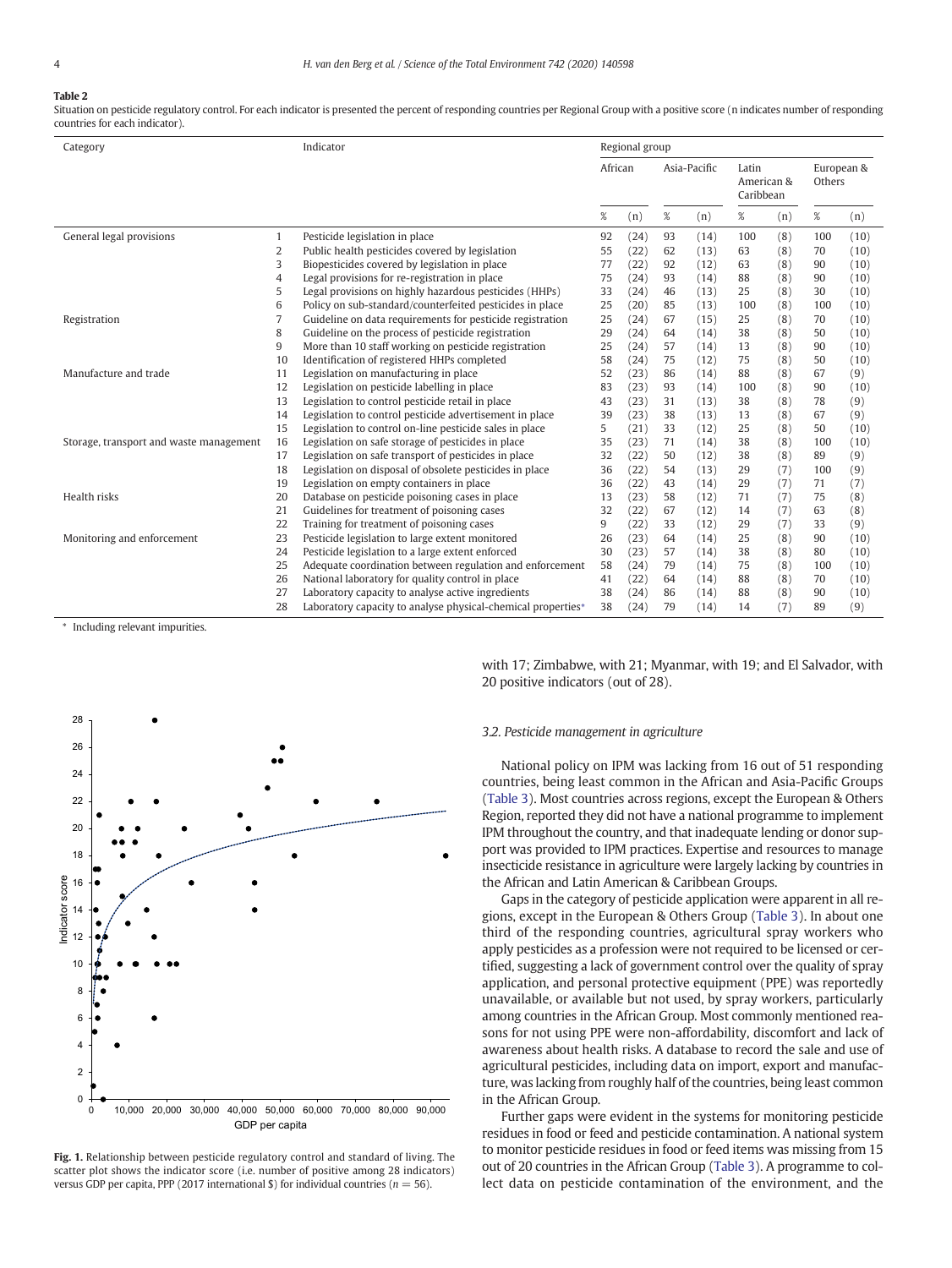#### <span id="page-4-0"></span>Table 3

Situation on pesticide management in agriculture. For each indicator is presented the percent of responding countries per Regional Group with a positive score (n indicates number of responding countries for each indicator).

| Category                         |    | Indicator                                                    |                         | Regional<br>Group |    |                                  |    |                      |     |      |
|----------------------------------|----|--------------------------------------------------------------|-------------------------|-------------------|----|----------------------------------|----|----------------------|-----|------|
|                                  |    |                                                              | African<br>Asia-Pacific |                   |    | Latin<br>American &<br>Caribbean |    | European &<br>Others |     |      |
|                                  |    |                                                              | %                       | (n)               | %  | (n)                              | %  | (n)                  | %   | (n)  |
| Integrated pest management (IPM) |    | National policy on IPM in place                              | 57                      | (21)              | 69 | (13)                             | 86 | (7)                  | 80  | (10) |
|                                  |    | Programme on IPM implemented throughout the country          | 19                      | (21)              | 23 | (13)                             | 0  | (7)                  | 90  | (10) |
|                                  | 3  | Large degree of lending/donor support provided for IPM       | 24                      | (21)              | 30 | (10)                             | 14 | (7)                  | 25  | (8)  |
|                                  |    | Expertise to manage insecticide resistance in agriculture    | 10                      | (21)              | 50 | (12)                             | 25 | (8)                  | 89  | (9)  |
| Pesticide application            |    | Agricultural spray workers required to be licensed           | 67                      | (21)              | 46 | (13)                             | 75 | (8)                  | 100 | (10) |
|                                  | 6  | PPE available and used by spray workers                      | 29                      | (21)              | 67 | (12)                             | 50 | (8)                  | 100 | (10) |
|                                  |    | Database in place on sale and use of agricultural pesticides | 24                      | (21)              | 62 | (13)                             | 50 | (8)                  | 50  | (10) |
| Residues and contamination       | 8  | System in place to monitor pesticide residues in food/feed   | 25                      | (20)              | 67 | (12)                             | 89 | (8)                  | 90  | (10) |
|                                  | 9  | Programme in place to monitor environmental contamination    | 19                      | (21)              | 36 | (11)                             | 20 | (5)                  | 67  | (9)  |
|                                  | 10 | Data on environmental contamination disseminated to public   | 16                      | (19)              | 33 | (9)                              | 40 | (5)                  | 67  | (9)  |
| Waste management                 | 11 | Guidance exists on sound disposal of pesticide waste         | 19                      | (21)              | 46 | (11)                             | 33 | (6)                  | 78  | (9)  |
|                                  | 12 | System in place to collect empty containers from farmers     | 19                      | (21               | 42 | (12)                             | 86 | (7)                  | 100 | (10) |

dissemination of data on environmental incidents or contamination to the public, were missing from two thirds of countries globally.

National guidance on the safe and environmentally sound disposal of agricultural pesticide waste, including guidance on a system to collect empty (used) pesticide containers from farmers were absent from 17 out of 21 countries in the African Group (Table 3).

The status of pesticide management in agriculture, as measured by the number of positive indicators in individual countries, showed a logarithmic relationship to the country-level GDP per capita ( $r = 0.678$ ; 50  $df$ ;  $P < 0.001$ ) (Fig. 2). The smallest number of positive indicators on pesticide management in agriculture was found among the lowest-income countries.

#### 3.3. Pesticide management for vector control in public health

A national policy on integrated vector management (IVM) was reportedly lacking in approximately half of the responding countries in the African, Asia-Pacific and Latin America & Caribbean Groups, whilst in the European & Others Group only 20% of responding countries reported having an IVM policy ([Table 4\)](#page-5-0). A strategy for insecticide



Fig. 2. Relationship between pesticide management in agriculture and standard of living. The scatter plot shows the indicator score (i.e. number of positive among 12 indicators) versus GDP per capita, PPP (2017 international \$) for individual countries ( $n = 52$ ).

resistance management of disease vectors, and entomological expertise for monitoring of insecticide resistance, were least common in the European and Others Group and most common among countries in the African Group. It is imperative that all those responsible for decision-making and implementation of vector control programmes (e.g. programme managers) have been trained on pesticide management; however, this was the case in only 0–39% of countries across regions.

In public health practice, vector control pesticides are procured by the diseases control programme according to the needs, and usually through public tenders. For procurement of vector control insecticides, a guidance document was lacking in 24–75% of countries. In 22–54% of countries, procurement was not carried out through public tenders, nor included after-sale stewardship commitments by the manufacturer or distributor (e.g. for labelling, training or monitoring) incorporated as a condition in procurement of vector control pesticide products [\(Table 4\)](#page-5-0). Some 21–60% of countries across regions also lacked adequate, safe and secure facilities for storage of vector control pesticides at a central, government-controlled, level, particularly in the Latin America & Caribbean and the African Groups.

Regarding pesticide application, two thirds of countries across regions lacked a certification scheme for spray workers in vector-borne disease control programmes. In approximately three quarters of responding countries the use of appropriate personal protective equipment (PPE) for vector control operations by spray workers was mandatory ([Table 4](#page-5-0)), however, actual use of PPE may be a challenge.

A programme to monitor the exposure of spray workers to pesticides used in vector control operations (e.g. through routine medical testing of staff) was largely deficient in responding countries across most regions [\(Table 4](#page-5-0)). Likewise, a scheme for quality control of spray equipment for vector control operations was largely absent but was more common among countries in the African Group. An information and awareness programme for the public, related to the use of public health pesticides, was lacking from half of the countries in the Asia-Pacific Group and from 61 to 88% of countries in other regions.

National guidance on the safe and environmentally sound disposal of pesticide waste from vector control was lacking from more than half of all responding countries, and a policy to prevent the accumulation of obsolete stocks of pesticides was lacking from two thirds of responding countries [\(Table 4\)](#page-5-0).

The status of pesticide management for vector control in public health, as measured by the number of positive indicators in individual countries, showed no relation to the country-level GDP per capita  $(r = -0.035; 92 df; NS)$  ([Fig. 3\)](#page-5-0). The lower-income countries performed at least as well as did higher-income countries regarding pesticide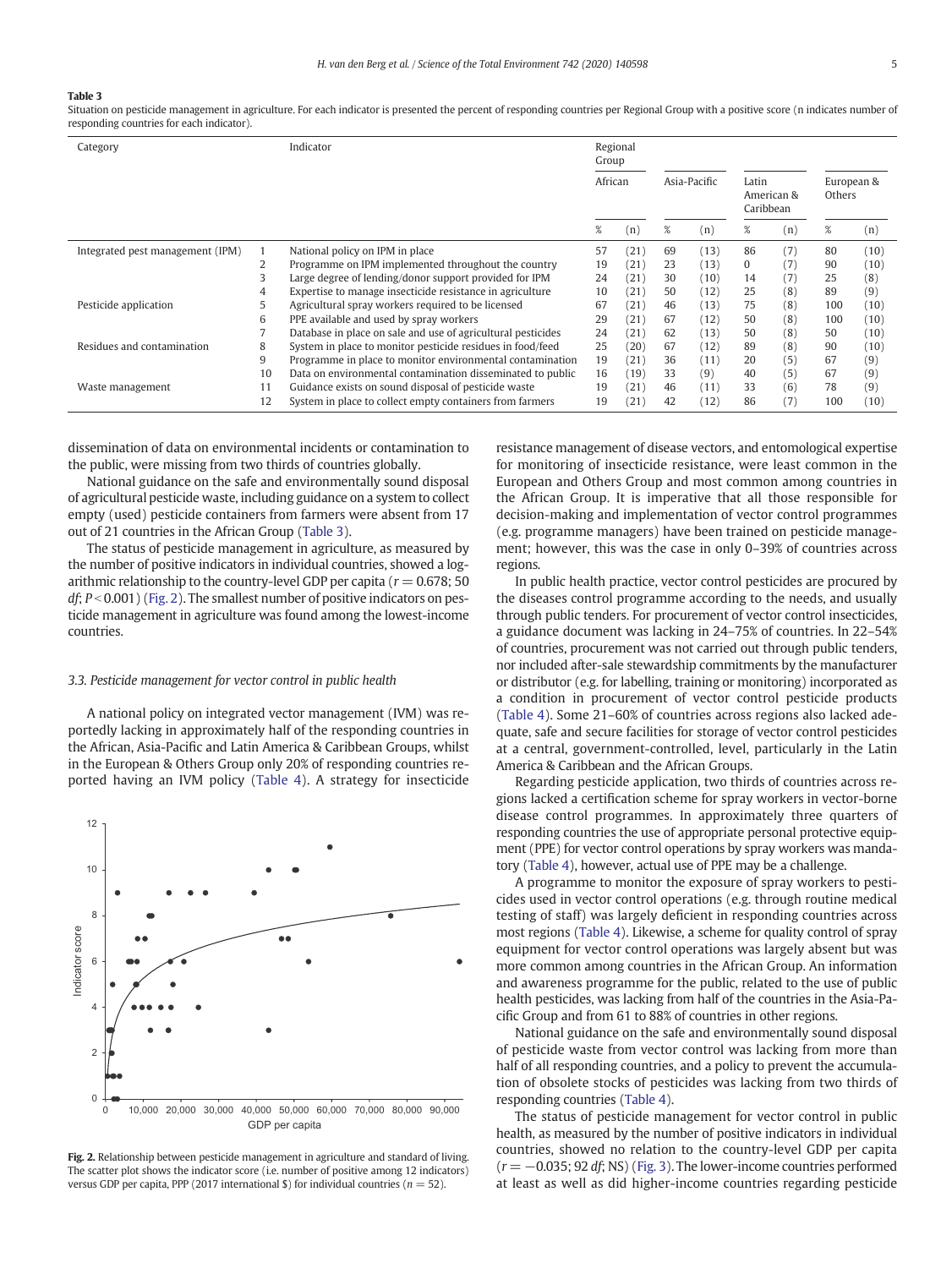# <span id="page-5-0"></span>Table 4

Situation on pesticide management for vector control in public health. For each indicator is presented the percent of responding countries per Regional Group with a positive score (n indicates number of responding countries for each indicator).

| Category                           |    | Indicator                                                         | Regional<br>Group |      |              |      |                                  |      |                      |      |
|------------------------------------|----|-------------------------------------------------------------------|-------------------|------|--------------|------|----------------------------------|------|----------------------|------|
|                                    |    |                                                                   | African           |      | Asia-Pacific |      | Latin<br>American &<br>Caribbean |      | European &<br>Others |      |
|                                    |    |                                                                   | %                 | (n)  | %            | (n)  | %                                | (n)  | %                    | (n)  |
| Integrated vector management (IVM) |    | National policy on IVM in place                                   | 46                | (28) | 63           | (30) | 56                               | (25) | 20                   | (10) |
|                                    | 2  | Strategy for insecticide resistance management in place           | 64                | (28) | 33           | (30) | 28                               | (25) | 30                   | (10) |
|                                    | 3  | Entomological expertise for resistance monitoring in place        | 86                | (28) | 67           | (30) | 64                               | (25) | 30                   | (10) |
|                                    |    | Vector control decision-makers trained on pesticide management    | 39                | (28) | 23           | (30) | 32                               | (25) | 0                    | (8)  |
| Procurement and storage            | 5  | Guidance exists for procurement of vector control pesticides      | 57                | (28) | 76           | (29) | 58                               | (24) | 25                   | (8)  |
|                                    | 6  | Procurement of vector control pesticides by public tenders        | 78                | 27   | 73           | (30) | 46                               | (24) | 50                   | (6)  |
|                                    |    | Procurement includes after-sale stewardship commitment            | 46                | (28) | 67           | (30) | 60                               | (25) | 56                   | (9)  |
|                                    | 8  | Safe facilities in place for storage of vector control pesticides | 54                | (28) | 79           | (29) | 40                               | (25) | 71                   | (7)  |
| Pesticide application              | 9  | Certification scheme exists for vector control spray workers      | 39                | (28) | 30           | (30) | 24                               | (25) | 50                   | (8)  |
|                                    | 10 | Use of PPE mandatory for vector control operations                | 82                | (28) | 70           | (30) | 76                               | (25) | 70                   | (10) |
|                                    | 11 | Monitoring of pesticide exposure of spray workers in place        | 25                | (28) | 30           | (30) | 48                               | (25) | $\Omega$             | (9)  |
|                                    | 12 | Quality control of vector control spray equipment in place        | 57                | (28) | 33           | (30) | 28                               | (25) | 30                   | (10) |
|                                    | 13 | Public awareness programme on public health pesticide use         | 39                | (28) | 52           | (29) | 32                               | (25) | 22                   | (9)  |
| Waste management                   | 14 | Guidance exists on disposal of vector control pesticide waste     | 54                | (28) | 47           | (30) | 42                               | (24) | 33                   | (9)  |
|                                    | 15 | Policy to prevent accumulation of obsolete pesticide stocks       | 39                | 28)  | 37           | (30) | 20                               | (25) | 22                   | (9)  |

management for vector control. For example, Sudan, Tanzania and Zambia all scored 13 positive indicators (out of 15).

An overall comparison of the positive indicator scores in Part I, II and III is presented in Fig. 4. The data show that the African Group scored lowest on pesticide regulatory control and pesticide management in agriculture, whilst the European & Others Group scored highest in these parts. The African Group scored highest on vector control in public health, where the European & Others Groups scored lowest. The Asia-Pacific and Latin American & Caribbean Groups had intermediate scores.

#### 4. Discussion

Pesticide lifecycle management spans across legal issues, system issues (e.g. collaboration), and technical issues (e.g. insecticide resistance monitoring) – relying to an important extent on cross-sectoral linkages and coordination. Our study, in a nutshell, disclosed gaps for most of the indicators related to the pesticide life-cycle, from legislation, regulation,



Fig. 3. Relationship between pesticide management for vector control in public health and standard of living. The scatter plot shows the indicator score (i.e. number of positive among 15 indicators) versus GDP per capita, PPP (2017 international \$) for individual countries ( $n = 94$ ).

application, risk reduction, compliance enforcement and waste management. These gaps are similar to those in previous studies ([FAO,](#page-9-0) [1993;](#page-9-0) [FAO, 1996;](#page-9-0) [FAO, 2010;](#page-9-0) [WHO, 2004b](#page-9-0); [WHO, 2011](#page-9-0)), and suggest that pesticide management has been neglected within public sector and donor-funded programmes. The implication of these outcomes is that pesticide efficacy and safety to human health and the environment are likely being compromised at various stages of the pesticide lifecycle, and at varying degrees across the globe. The number and incidence of gaps is a matter of serious concern; however, the positive examples of low-income countries suggest that structural improvements are feasible.

Three shortcomings in the pesticide lifecycle are highlighted because of their prime importance for pesticide management and risk reduction: legislation, registration and worker protection. Pesticide legislation was generally present but was deficient in many countries. Where



Fig. 4. Regional comparison between the average number of positive indicators in the three parts of the questionnaire. I, pesticide regulatory control; II, pesticide management in agriculture; III, pesticide management for vector control in public health.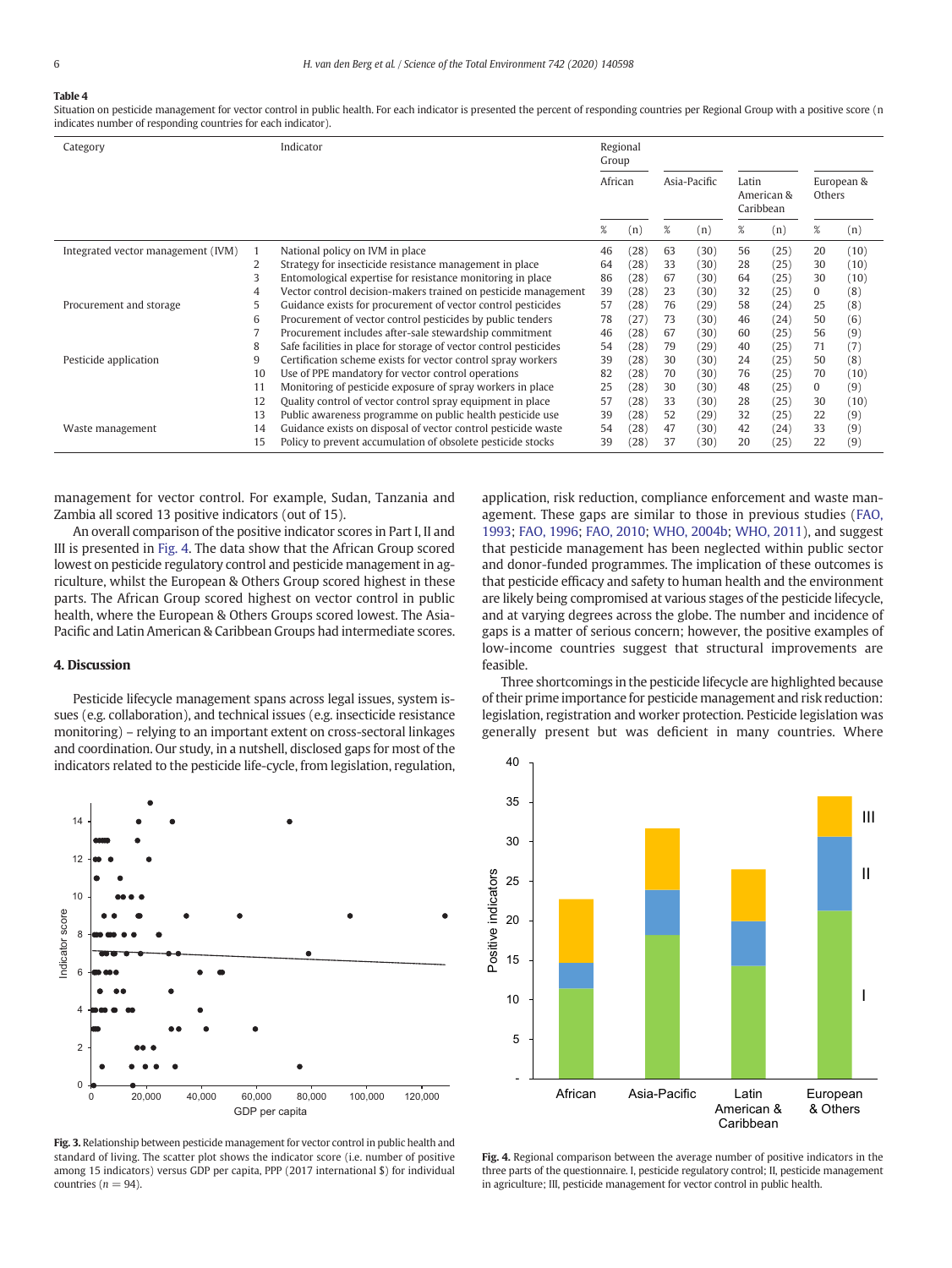legislation did not cover public health pesticides, the control of vectorborne diseases and pests of public health importance was likely affected, for example, through uncontrolled availability of substandard pesticide products. Where legislation did not cover biopesticides, these products may have been unavailable as safer alternatives to chemical pesticides. In addition, gaps in legal provisions for retail, advertising, online sales, storage and disposal of pesticide waste could undermine safety to human and animal health and the environment, for example by allowing availability for unacceptable purposes or allowing environmental pollution.

Pesticide registration is another area of concern. The formal process of data evaluation and approval of pesticide products is intensive and time consuming. Some high-income countries had hundreds of staff available to test, evaluate and monitor a multitude of pesticide products. However, many low-income countries and small-sized countries (e.g. small island developing states) lacked adequate capacity and national guidelines for the arduous task of pesticide registration; in fact, some countries had none or only one or two available staff. As a mitigating measure, countries in some regions (West Africa, Central Africa, Southern Africa, European Union, Andean countries) have established regional collaboration on pesticide registration to reduce workload, share available resources, and improve quality of the assessment. Also, FAO has recently developed a web-based toolkit to improve effectiveness, efficiency and safety of pesticide registration at country level, particularly in low- and middle-income countries [\(FAO, 2020a](#page-9-0)); the toolkit incorporates risk assessment data from countries of origin of pesticides. The lack of capacity extends to the compliance monitoring and enforcement of pesticide legislation and regulations, including pesticide quality control, and was particularly weak in the African and Latin American & Caribbean Groups of countries, possibly because enforcement has not been emphasized in priority setting and resource allocation.

Protection against occupational exposure to pesticides in agriculture and public health is a persisting weakness, particularly in tropical climates where use of personal protective equipment if available leads to discomfort ([ILO, 2011\)](#page-9-0), as is consumer protection against residues in food, and environmental protection against pesticide contamination. These shortcomings highlight the importance of pesticide usereduction strategies. Poison information centres have an important function in advising pesticide registration authorities and informing and training of medical practitioners.

Integrated pest management (IPM) and integrated vector management (IVM) are general strategies of pesticide use-reduction in agriculture and public health, but support for policy and R&D and implementation of these strategies appears to be rather limited. The IPM concept was developed in agriculture more than half a century ago [\(Smith and van den Bosch, 1967](#page-9-0); [Stern et al., 1959](#page-9-0)), but implementation of IPM has been held back by scientific, political and business interests [\(Hokkanen, 2015](#page-9-0); [Parsa et al., 2014\)](#page-9-0), whilst low-income countries lack adequate resources for research on IPM. The IVM concept in public health is more recent [\(WHO, 2004a](#page-9-0); [WHO, 2012](#page-9-0)), but has faced similar challenges with adoption [\(Alonso et al., 2017;](#page-8-0) [Chanda](#page-9-0) [et al., 2017](#page-9-0)). An immediate priority is that countries strengthen their capacity to manage insecticide resistance in agriculture and public health through rotational or mosaic application of insecticides with different modes of action and, eventually reducing reliance on chemical insecticides. Insecticide resistance is a special concern in contemporary malaria control efforts ([Hemingway et al., 2016;](#page-9-0) [Mnzava et al., 2015\)](#page-9-0).

Low-income countries generally had the weakest systems of pesticide regulatory control and pesticide management in agriculture, with implications for protection of human health and the environment. For pesticide management in vector control, however, low-income countries were performing relatively well, as compared to higher income countries, which is probably attributable to recent large-scale investments in vector control by programmes for control and elimination of malaria, particularly in sub-Saharan Africa where malaria is the vector-borne disease with the highest burden ([Korenromp et al.,](#page-9-0)

[2013;](#page-9-0) [Warren et al., 2013\)](#page-9-0). These investments have strengthened national capacities for insecticide resistance monitoring and quality assurance of pesticide application ([Mnzava et al., 2015;](#page-9-0) [WHO, 2018](#page-9-0)), but suggests that financing schemes that are less dependent on donor support need to be developed ([KEMI, 2018](#page-9-0)). Conversely, countries in the European & Others Group, most of which have been relatively free from mosquito-borne diseases, scored lowest on several aspects of vector control, but recent threats of invasive mosquito vectors and reemerging vector-borne diseases call for increased investment in vector control [\(Rezza, 2016](#page-9-0); [Schaffner et al., 2013;](#page-9-0) [van den Berg et al., 2013](#page-8-0)).

A limitation of the study was that the focal points to which the questionnaires were addressed, and those who completed each part of the questionnaire, may not have had access to information regarding all questions. Another limitation was the low to moderate response rates of 29%, 27% and 48% for Part I, II and III of the questionnaires, respectively. There were no indications of a biased response (e.g. when countries with certain pesticide management characteristics are more likely to respond than others). [Figs. 1-3](#page-3-0) show that countries of all income classes were well represented in our sample. Consequently, the responses were considered to provide a reasonable to good sample representing the global situation. Nonetheless, if there was a bias, we expect that those with poorer pesticide management were less likely to respond – to hide shortcomings, in which case the actual situation on pesticide management could possibly be worse than we have captured in our survey. Russian-speaking countries and countries without offices of FAO and WHO were under-represented in the sample, thus contributing to the low response rate in the European & Others group.

What should be done to facilitate a structural improvement in pesticide lifecycle management at country, regional and global level? First, pesticide use-reduction strategies should be prioritized because these strategies address most of the concerns related to poor pesticide management ([FAO/WHO, 2014](#page-9-0)). To advance the cause of IVM, WHO in 2017 launched the Global Vector Control Response 2017-2030, with a resolution adopted by the World Health Assembly [\(WHO, 2017\)](#page-9-0). A similar strategic response would be needed in agriculture to revive IPM or equivalent strategies (e.g. agroecology), by prioritization on the international policy agenda.

Second, interventions need to be developed to strengthen the technical capacity, system support and legislative framework for pesticide lifecycle management at country level. An evaluation of intervention strategies concluded that support for regional policy development, thematic technical support across countries, and in-depth analysis and planning in selected countries had complementary effects ([van den](#page-9-0) [Berg et al., 2014\)](#page-9-0). Further evaluation is needed in countries that previously conducted a situation analysis and action planning on pesticide management to study what worked and what did not work ([WHO,](#page-9-0) [2013](#page-9-0)). Specific actions have been initiated by FAO in selected countries to re-evaluate national pesticide registries against the criteria for highly hazardous pesticides and to explore safer alternatives ([FAO/WHO,](#page-9-0) [2016\)](#page-9-0). Also, regional collaboration on pesticide registration and other categories of pesticide management has much prospect for low-income or small-sized countries, by conjoining their capabilities and resources and aligning their regulations and technical guidance. Evaluation of the accumulated experiences from several regional schemes and networks will be needed to identify lessons learned, which will assist international organizations in facilitating regional collaboration.

Third, a strategy for resource mobilization for pesticide lifecycle management needs to be developed. Funding streams within existing programmes should be catalysed. Specifically, programmes in agricultural and public health commonly prioritize targets of food production and disease control, but frequently this is done without tackling the risks caused by poorly regulated and improperly managed use of pesticides to achieve those targets. Donor or lending support for programmes in which pesticides are used should incorporate commensurate investment in strengthening the capacity and structures needed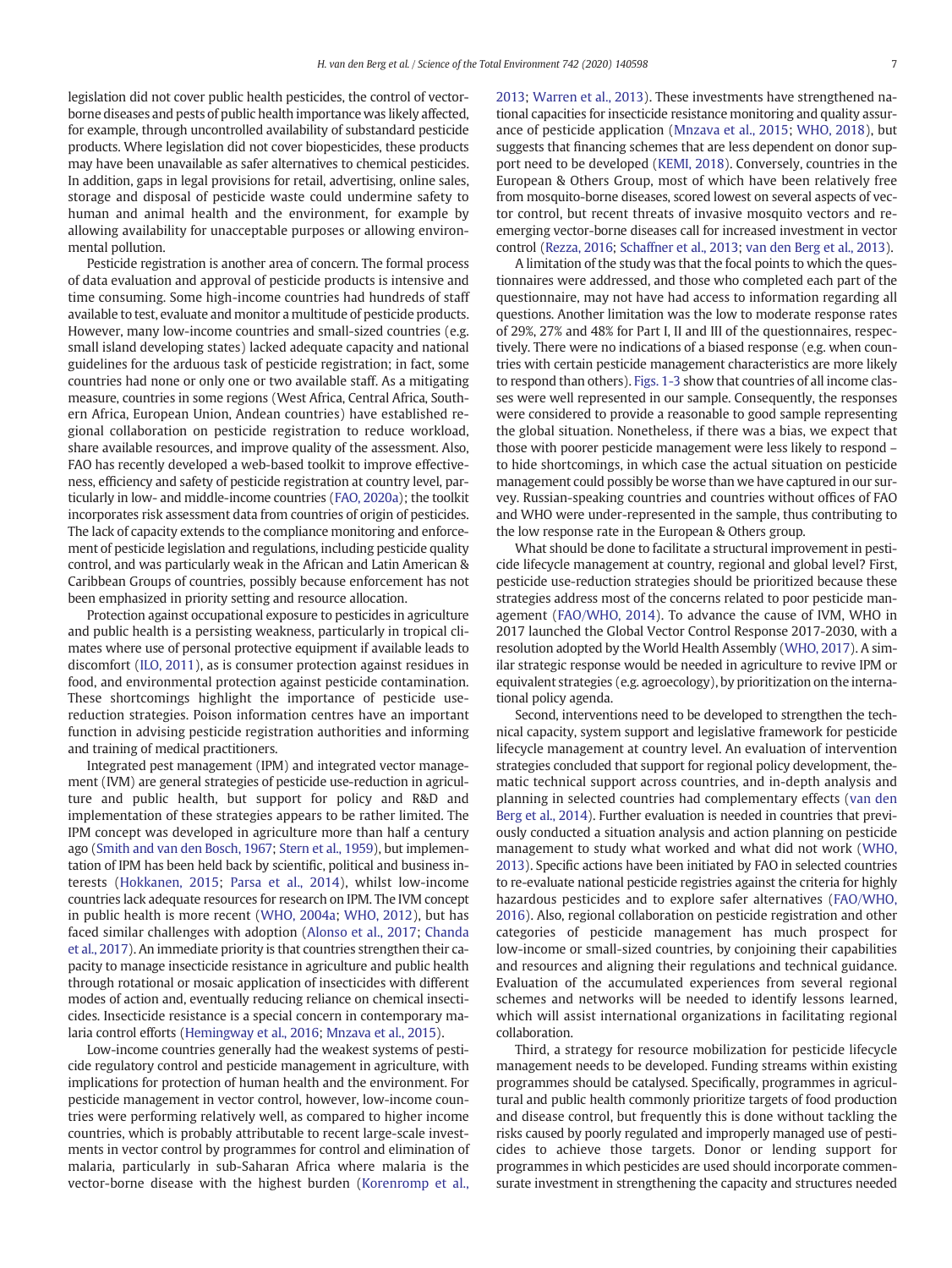for good practices of pesticide management. The example provided from malaria control and elimination programmes in sub-Saharan Africa has suggested that such investments can lead to a substantial improvement in critical elements of pesticide management. Financing schemes involving cost recovery fees, for example, to maintain registration, licencing and compliance monitoring, should be explored ([KEMI,](#page-9-0) [2018\)](#page-9-0). In addition, advocacy for increased domestic commitment of resources to pesticide lifecycle management will be crucial for a sustainable transition in countries towards strengthened pesticide regulatory systems.

#### 5. Conclusions

The number and incidence of gaps in the critical elements of pesticide lifecycle management is a matter of concern across the globe, particularly in low- and middle-income countries. The implications of the gaps are that pesticide efficacy and safety to human health and the environment are likely being compromised at varying degrees across the globe. Pesticide legislation was generally present, but was deficient in many countries, and the capacity for pesticide registration was inadequate in most low-income countries. Protection against occupational exposure to pesticides, consumer protection against residues in food, and environmental protection against pesticide contamination are of concern in several geographic regions. Pesticide use-reduction strategies such as integrated pest management and integrated vector management have been given inadequate attention in policy support and implementation. Priority actions by national and international agencies, with targeted interventions and a strategy of resource mobilization, are urgently needed for structural improvement of pesticide lifecycle management.

#### CRediT authorship contribution statement

Henk van den Berg: Conceptualization, Methodology, Writing original draft, Writing - review & editing, Validation. Baogen Gu: Methodology, Writing - review & editing, Validation. Beatrice Grenier: Methodology, Investigation, Writing - review & editing, Validation. Eva Kohlschmid: Methodology, Investigation, Writing - review & editing, Validation. Samira Al-Eryani: Investigation, Writing - review & editing, Validation. Haroldo Sergio da Silva Bezerra: Investigation,Writing - review & editing, Validation. **Bhupender N. Nagpal:** Investigation, Writing - review & editing, Validation. **Emmanuel Chanda:** Investigation, Writing - review & editing, Validation. Elkhan Gasimov: Investigation, Writing - review & editing, Validation. Raman Velayudhan: Conceptualization, Writing - review & editing, Validation. Rajpal S. Yadav: Conceptualization, Methodology, Writing - review & editing, Validation.

#### Declaration of competing interest

The authors declare that they have no known competing financial interests or personal relationships that could have appeared to influence the work reported in this paper.

#### Acknowledgements

The work was supported by the Bill & Melinda Gates Foundation, Seattle, WA, as part of the Innovation-2-Impact project (grant ID OPP1133139). The funder played no role in the design of the study or decision to publish. WHO's Department for Control of Neglected Tropical Diseases and FAO's Plant Production and Protection Division thank all those involved in Member States for assisting with the collection and validation of the questionnaire data. Staff of WHO and FAO at Regional Offices and Country Offices are gratefully acknowledged for their

assistance in facilitating the questionnaire data collection process. Also, Richard Brown, Carmen Bullon, Harold van der Valk, Marion Law and the anonymous reviewers are acknowledged for providing valuable inputs to several versions of the manuscript.

This paper's content is solely the responsibility of the authors and does not necessarily represent the official views of their respective organizations.

#### Appendix A. Selected survey questions which were used as indicators

|         | Part I: Pesticide regulatory control                                                                      |                                                                                                                                                                                                                          |
|---------|-----------------------------------------------------------------------------------------------------------|--------------------------------------------------------------------------------------------------------------------------------------------------------------------------------------------------------------------------|
|         | Indicator                                                                                                 | Question                                                                                                                                                                                                                 |
| 1       | Pesticide legislation in place                                                                            | Is there national or sub-national legislation<br>(act/law/regulation) for registration and<br>control of pesticides in your country?                                                                                     |
| 2       | Public health pesticides covered<br>by legislation                                                        | Does the pesticide legislation<br>(law/act/regulation) cover the registration<br>and control of public health pesticides?                                                                                                |
| 3       | Biopesticides covered by<br>legislation in place                                                          | Are biological pesticides, or biopesticides<br>(which are: pesticides derived from<br>natural materials, such as bacteria or<br>plants), regulated under the same<br>legislation chemical pesticides in your<br>country? |
| 4       | Legal provisions for<br>re-registration in place                                                          | Does your country have provisions in the<br>legislation (act/law/regulation) for<br>re-registration or periodic/regular review<br>of the registered pesticide products?                                                  |
| 5       | Legal provisions on highly<br>hazardous pesticides (HHPs)                                                 | Does your national legislation include<br>special provisions on the registration,<br>production, distribution or use of HHP?                                                                                             |
| 6       | Policy on<br>sub-standard/counterfeited pes-<br>ticides in place                                          | Have policy or methods been established<br>to prevent and prohibit the production,<br>sale, distribution or use of sub-standard or<br>counterfeited pesticides in your country?                                          |
| 7       | Guideline on data requirements<br>for pesticide registration                                              | Are there any published national<br>guidelines on data requirements for<br>pesticide registration in your country?                                                                                                       |
| 8       | Guideline on the process of<br>pesticide registration                                                     | Are there any published national<br>guidelines on the process of pesticide<br>registration in your country?                                                                                                              |
| 9<br>10 | More than 10 staff working on<br>pesticide registration<br>Identification of registered HHPs<br>completed | How many persons work on pesticide<br>registration in your country?<br>Has your country identified HHPs<br>registered or HHPs in use?                                                                                    |
| 11      | Legislation on manufacturing in<br>place                                                                  | Does your country have legislation<br>(act/law/regulations) on the authorization<br>or certification of pesticide<br>manufacturing/formulator facilities?                                                                |
| 12      | Legislation on pesticide labelling<br>in place                                                            | Does your country's pesticide legislation<br>(act/law) include requirements for<br>pesticide labelling?                                                                                                                  |
| 13      | Legislation to control pesticide<br>retail in place                                                       | Does your country have legislation<br>(act/law/regulations) to control retailers of<br>all pesticides that are sold in retail (e.g.<br>street shops)?                                                                    |
|         | 14 Legislation to control pesticide<br>advertisement in place                                             | Does your country have legislation<br>(act/law/regulations) to control<br>advertisement of all pesticides?                                                                                                               |
| 15      | Legislation to control on-line<br>pesticide sales in place                                                | Does your country have legislation<br>(act/law/regulations) regarding on-line<br>sales of pesticides?                                                                                                                    |
| 16      | Legislation on safe storage of<br>pesticides in place                                                     | Does your country's pesticide legislation<br>(act/law/regulation) include provisions on<br>the safe storage of all pesticides?                                                                                           |
| 17      | Legislation on safe transport of<br>pesticides in place                                                   | Does your country's legislation<br>(act/law/regulation) include provisions to<br>ensure safe transport of all pesticides?                                                                                                |
| 18      | Legislation on disposal of<br>obsolete pesticides in place                                                | Does your country's legislation<br>(act/law/regulation) include provisions to<br>ensure proper disposal of obsolete<br>pesticides?                                                                                       |
| 19      | Legislation on empty containers<br>in place                                                               | Is there any legislation (act/law/regulations)<br>to manage and prevent the re-use of empty<br>pesticide containers?                                                                                                     |
|         |                                                                                                           |                                                                                                                                                                                                                          |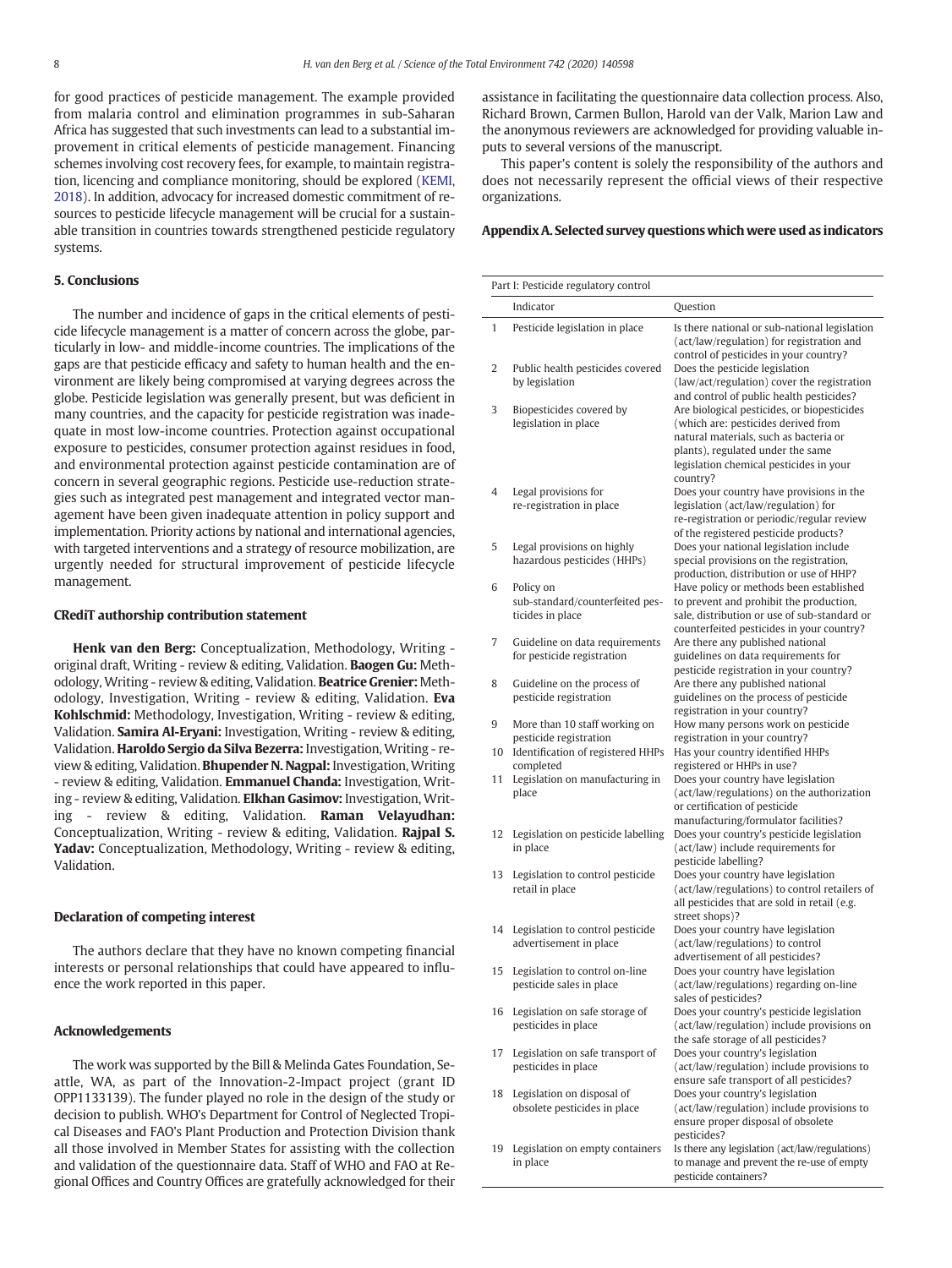### H. van den Berg et al. / Science of the Total Environment 742 (2020) 140598 9

<span id="page-8-0"></span>(continued)

|    | Part I: Pesticide regulatory control                                                                  |                                                                                                          |
|----|-------------------------------------------------------------------------------------------------------|----------------------------------------------------------------------------------------------------------|
|    | Indicator                                                                                             | Question                                                                                                 |
| 20 | Database on pesticide poisoning<br>cases in place                                                     | Is a central database on pesticide poisoning<br>cases or poisoning deaths maintained in<br>your country? |
| 21 | Guidelines for treatment of                                                                           | Are national guidelines available for                                                                    |
| 22 | poisoning cases<br>Training for treatment of                                                          | treating pesticide poisoning cases?<br>Is a specific training programme in place to                      |
|    | poisoning cases                                                                                       | teach medical/public health staff how to                                                                 |
| 23 |                                                                                                       | treat pesticide poisoning cases?<br>To what extent is national pesticide                                 |
|    | Pesticide legislation to large<br>extent monitored                                                    | legislation monitored in your country?<br>Selected 'large extent' (routine monitoring                    |
| 24 | Pesticide legislation to a large                                                                      | detects problems at an early stage)<br>To what extent is national pesticide                              |
|    | extent enforced                                                                                       | legislation implemented and enforced in                                                                  |
|    |                                                                                                       | your country? Selected 'large extent'<br>(routine monitoring detects problems at                         |
|    |                                                                                                       | an early stage)                                                                                          |
| 25 | Adequate coordination between                                                                         | Does adequate coordination exist between                                                                 |
|    | regulation and enforcement                                                                            | regulatory and enforcement agencies in<br>relation to pesticide regulations?                             |
| 26 | National laboratory for quality                                                                       | Is there a national-level public pesticide                                                               |
|    | control in place                                                                                      | quality control (testing) laboratory in your<br>country?                                                 |
| 27 | Laboratory capacity to analyse                                                                        | Does adequate laboratory capacity                                                                        |
|    | active ingredients                                                                                    | (public/private) exist in your country to                                                                |
|    |                                                                                                       | process and analyse the active ingredient<br>of pesticide samples?                                       |
| 28 | Laboratory capacity to analyse                                                                        | Does laboratory capacity (public/private)                                                                |
|    | physical-chemical properties*                                                                         | exist in your country to analyse<br>physical-chemical properties including rel-                          |
|    |                                                                                                       | evant impurities of samples of public                                                                    |
|    |                                                                                                       | health pesticides?                                                                                       |
|    | Part II: Pesticide management in agriculture                                                          |                                                                                                          |
| 1  | National policy on IPM in place                                                                       | Is there a national policy on integrated pest<br>management (IPM) in your country?                       |
| 2  | Programme on IPM imple-                                                                               | Is there a national programme to promote                                                                 |
|    | mented throughout the country                                                                         | IPM implemented throughout the country?                                                                  |
| 3  | Large degree of lending/donor<br>support provided for IPM                                             | To what extent have lending institutions<br>and donor agencies provided support to                       |
|    |                                                                                                       | national IPM practices and improved IPM                                                                  |
|    |                                                                                                       | concepts and practices? Selected 'large<br>degree'                                                       |
| 4  | Expertise to manage insecticide                                                                       | Do you have sufficient resources and                                                                     |
|    | resistance in agriculture                                                                             | expertise to manage problems with pest<br>resistance in the agricultural sector?                         |
| 5  | Agricultural spray workers                                                                            | Does your country require agricultural                                                                   |
|    | required to be licensed                                                                               | pesticide applicators to be licensed or                                                                  |
| 6  | PPE available and used by spray                                                                       | certified?<br>Is personal protective equipment (PPE) is                                                  |
|    | workers                                                                                               | available and used by pesticide                                                                          |
| 7  | Database in place on sale and                                                                         | applicators?<br>Has a database been established to record                                                |
|    | use of agricultural pesticides                                                                        | data on import, export, sales, manufacture,                                                              |
|    |                                                                                                       | and use of agricultural pesticides?                                                                      |
| 8  | System in place to monitor<br>pesticide residues in food/feed                                         | Is a national system in place to monitor<br>pesticide residues In food or feed items?                    |
| 9  | Programme in place to monitor                                                                         | Has your country established programmes,                                                                 |
|    | environmental contamination                                                                           | or mechanism, to collect data on pesticide<br>contamination of the environment (for                      |
|    |                                                                                                       | example, to monitor pesticide residues in                                                                |
|    |                                                                                                       | water bodies)?                                                                                           |
| 10 | Data on environmental<br>contamination disseminated to                                                | Are data on environmental incidents or<br>contamination disseminated to the general                      |
|    | public                                                                                                | public?                                                                                                  |
| 11 | Guidance exists on sound                                                                              | Does a national guidance document exist<br>on the safe and environmentally sound                         |
|    | disposal of pesticide waste                                                                           | disposal of agricultural pesticide waste?                                                                |
| 12 | System in place to collect empty                                                                      | Is there any system in place to safely                                                                   |
|    | containers from farmers                                                                               | collect pesticide empty containers from<br>farmers / cooperatives in your country?                       |
|    |                                                                                                       |                                                                                                          |
| 1  | Part III: Pesticide management for vector control in public health<br>National policy on IVM in place | Is there a national integrated vector                                                                    |
|    |                                                                                                       | management (IVM) policy for                                                                              |

#### (continued)

|    | Part I: Pesticide regulatory control                                 |                                                                                                                                                                                                |
|----|----------------------------------------------------------------------|------------------------------------------------------------------------------------------------------------------------------------------------------------------------------------------------|
|    | Indicator                                                            | Question                                                                                                                                                                                       |
| 2  | Strategy for insecticide<br>resistance management in place           | vector-borne disease control in your<br>country?<br>Has a national strategy been developed for<br>insecticide resistance management of<br>vectors of human disease?                            |
| 3  | Entomological expertise for<br>resistance monitoring in place        | Does your country have entomological<br>expertise for insecticide resistance<br>monitoring of disease vectors at national<br>level?                                                            |
| 4  | Vector control decision-makers<br>trained on pesticide<br>management | Have all those responsible for<br>decision-making and implementation of<br>vector control activities received training<br>in sound management of public health<br>pesticides?                  |
| 5  | Guidance exists for procurement<br>of vector control pesticides      | Is there a national guidance document(s),<br>or informal guidelines, for procurement of<br>vector control insecticides in your<br>country?                                                     |
| 6  | Procurement of vector control<br>pesticides by public tenders        | Is procurement of vector control pesticide<br>products by the Ministry of Health in your<br>country carried out through public<br>tenders?                                                     |
| 7  | Procurement includes after-sale<br>stewardship commitment            | Are after-sale stewardship commitments<br>(e.g. labelling, training, monitoring), incor-<br>porated as a condition in procurement of<br>vector control pesticide products in your<br>country?  |
| 8  | Safe facilities in place for storage<br>of vector control pesticides | Are adequate, safe and secure facilities for<br>storage of vector control pesticides<br>available at central<br>(government-controlled) level?                                                 |
| 9  | Certification scheme exists for<br>vector control spray workers      | Is there a certification scheme for pesticide<br>applicators (spray workers) in<br>vector-borne disease control programmes<br>in your country?                                                 |
| 10 | Use of PPE mandatory for vector<br>control operations                | Is the use of appropriate personal<br>protective equipment (PPE) for vector<br>control operations (by spray workers,<br>including from private sector operators)<br>mandatory in your country? |
| 11 | Monitoring of pesticide<br>exposure of spray workers in<br>place     | Is there a national programme to monitor<br>the exposure of applicators (spray<br>workers) to pesticides used in vector<br>control operations in your country?                                 |
| 12 | Quality control of vector control<br>spray equipment in place        | Is there a national scheme for quality<br>control of application (spray) equipment<br>for vector control operations (including<br>space spray equipment) in your country?                      |
| 13 | Public awareness programme on<br>public health pesticide use         | Is there any national information and<br>awareness programme, for the public, on<br>use of public health pesticides in your<br>country?                                                        |
| 14 | Guidance exists on disposal of<br>vector control pesticide waste     | Does a national guidance document exist<br>on the safe and environmentally sound<br>disposal of pesticide waste from vector<br>control?                                                        |
| 15 | Policy to prevent accumulation<br>of obsolete pesticide stocks       | Does your country have a policy to prevent<br>the accumulation of obsolete stocks of<br>pesticides?                                                                                            |

# References

- Agostini, L.P., Dettogni, R.S., dos Reis, R.S., Stur, E., dos Santos, E.V., Ventorim, D.P., et al., 2020. [Effects of glyphosate exposure on human health: insights from epidemiological](http://refhub.elsevier.com/S0048-9697(20)34120-6/rf0005) [and in vitro studies. Sci. Total Environ. 705, 135808.](http://refhub.elsevier.com/S0048-9697(20)34120-6/rf0005)
- Alonso, P., Engels, D., Reeder, J., 2017. [Renewed push to strengthen vector control globally.](http://refhub.elsevier.com/S0048-9697(20)34120-6/rf0010) [Lancet 389, 2270](http://refhub.elsevier.com/S0048-9697(20)34120-6/rf0010)–2271.
- van den Berg, H., Zaim, M., Yadav, R.S., Soares, A., Ameneshewa, B., Mnzava, A., et al., 2012. [Global trends in the use of insecticides to control vector-borne diseases. Environ.](http://refhub.elsevier.com/S0048-9697(20)34120-6/rf0015) [Health Perspect. 120, 577](http://refhub.elsevier.com/S0048-9697(20)34120-6/rf0015)–582.
- van den Berg, H., Velayudhan, R., Ejov, M., 2013. [Regional Framework for Surveillance and](http://refhub.elsevier.com/S0048-9697(20)34120-6/rf0165) [Control of Invasive Mosquito Vectors and Re-Emerging Vector-borne Diseases,](http://refhub.elsevier.com/S0048-9697(20)34120-6/rf0165) 2014–2020. WHO Regional Offi[ce for Europe, Copenhagen.](http://refhub.elsevier.com/S0048-9697(20)34120-6/rf0165)